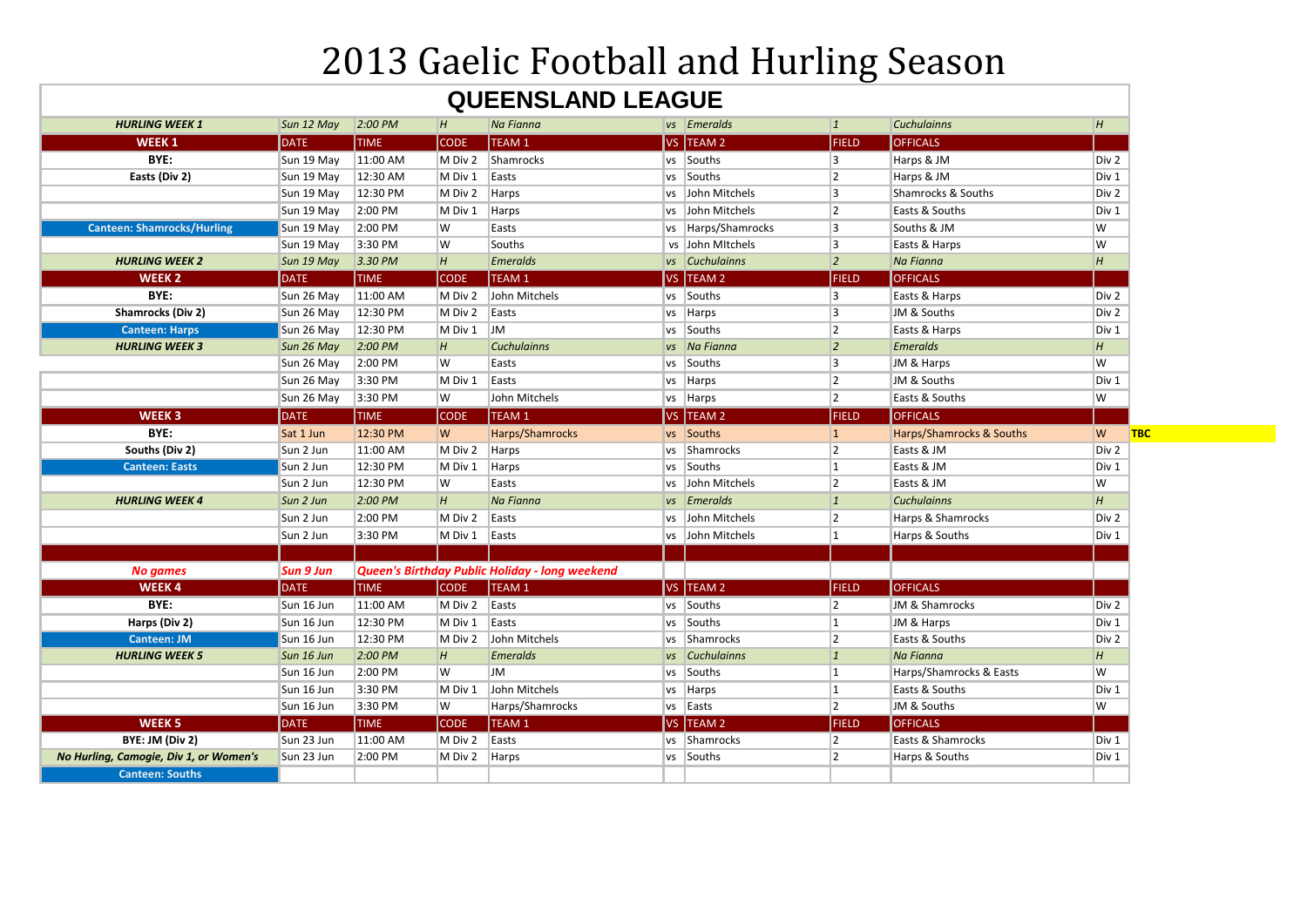| WEEK <sub>6</sub>                 | <b>DATE</b>      | <b>TIME</b> | <b>CODE</b> | TEAM 1                                               |           | VS TEAM 2          | <b>FIELD</b>   | <b>OFFICALS</b>          |                |
|-----------------------------------|------------------|-------------|-------------|------------------------------------------------------|-----------|--------------------|----------------|--------------------------|----------------|
| BYE:                              | Sun 30 Jun       | 11:00 AM    | M Div 2     | John Mitchels                                        | <b>VS</b> | Harps              | 2              | Shamrocks & Souths       | Div 2          |
| Easts (Div 2)                     | Sun 30 Jun       | 12:30 PM    | M Div 1     | Harps                                                | VS        | Easts              | 1              | Souths & JM              | Div 1          |
| <b>Canteen: Shamrocks/Hurling</b> | Sun 30 Jun       | 12:30 PM    | M Div 2     | Shamrocks                                            | <b>VS</b> | Souths             | 2              | JM & Harps               | Div 2          |
|                                   | Sun 30 Jun       | 2:00 PM     | W           | Easts                                                | vs        | Souths             | 2              | Harps/Shamrocks & JM     | W              |
|                                   | Sun 30 Jun       | 2:00 PM     | M Div 1     | Souths                                               | VS        | John Mitchels      | 1              | Easts & Harps            | Div 1          |
| <b>HURLING WEEK 6</b>             | Sun 30 Jun       | 3:30 PM     | H           | <b>Cuchulainns</b>                                   |           | vs   Na Fianna     | 1              | <b>Emeralds</b>          | H              |
|                                   | Sun 30 Jun       | 3:30 PM     | W           | Harps/Shamrocks                                      | vs        | $\mathsf{Im}$      | 2              | Easts & Souths           | $\overline{W}$ |
| WEEK <sub>7</sub>                 | <b>DATE</b>      | <b>TIME</b> | <b>CODE</b> | TEAM 1                                               |           | VS TEAM 2          | <b>FIELD</b>   |                          |                |
| BYE:                              | Sun 7 Jul        | 11:00 AM    | M Div 2     | John Mitchels                                        | <b>VS</b> | Souths             | 1              | Easts & Harps            | Div 2          |
| Shamrocks (Div 2)                 | Sun 7 Jul        | 12:30 PM    | M Div 1     | Souths                                               | <b>VS</b> | Harps              | 1              | Easts & JM               | Div 1          |
| <b>Canteen: Harps</b>             | Sun 7 Jul        | 12:30 PM    | M Div 2     | Easts                                                | <b>VS</b> | Harps              | $\vert$ 2      | JM & Souths              | Div 2          |
|                                   | Sun 7 Jul        | 2:00 PM     | M Div 1     | Easts                                                | vs        | John Mitchels      | 1              | Souths & Harps           | Div 1          |
|                                   | Sun 7 Jul        | 2:00 PM     | lw          | Easts                                                | <b>VS</b> | John Mitchels      | 2              | Harps/Shamrocks & Souths | W              |
| <b>HURLING WEEK 7</b>             | Sun 7 Jul        | 3:30 PM     | H           | Na Fianna                                            |           | vs Emeralds        | 1              | <b>Cuchulainns</b>       | H              |
|                                   | Sun 7 Jul        | 3:30 PM     | W           | Harps/Shamrocks                                      | vs        | Souths             | 2              | Easts & JM               | W              |
| WEEK <sub>8</sub>                 | <b>DATE</b>      | <b>TIME</b> | <b>CODE</b> | TEAM <sub>1</sub>                                    |           | VS TEAM 2          | <b>FIELD</b>   | <b>OFFICALS</b>          |                |
| BYE:                              | Sun 14 Jul       | 11:00 AM    | M Div 2     | Easts                                                | <b>VS</b> | John Mitchels      | 2              | Harps & Shamrocks        | Div 2          |
| Souths (Div 2)                    | Sun 14 Jul       | 12:30 PM    | M Div 1     | Souths                                               | vs        | Easts              | 1              | Harps & JM               | Div 1          |
| <b>Canteen: Easts</b>             | Sun 14 Jul       | 12:30 PM    | M Div 2     | Harps                                                | <b>VS</b> | Shamrocks          | 2              | Easts & JM               | Div 2          |
| <b>HURLING WEEK 8</b>             | Sun 14 Jul       | 2:00 PM     | H           | <b>Emeralds</b>                                      | <b>VS</b> | <b>Cuchulainns</b> | 1              | Na Fianna                | H              |
|                                   | Sun 14 Jul       | 2:00 PM     | W           | Easts                                                | <b>VS</b> | Harps/Shamrocks    | 2              | JM & Souths              | W              |
|                                   | Sun 14 Jul       | 3:30 PM     | M Div 1     | Harps                                                | vs        | John Mitchels      | 1              | Souths & Easts           | Div 1          |
|                                   | Sun 14 Jul       | 3:30 PM     | W           | Souths                                               | <b>VS</b> | <b>JM</b>          | 2              | Easts & Harps/Shamrocks  | W              |
| WEEK <sub>9</sub>                 | <b>DATE</b>      | <b>TIME</b> | <b>CODE</b> | TEAM <sub>1</sub>                                    |           | VS TEAM 2          | <b>FIELD</b>   | <b>OFFICALS</b>          |                |
| BYE:                              | Sat 20 Jul       | 3:30 PM     | W           | Harps/Shamrocks                                      | <b>VS</b> | John Mitchels      | $ 1\rangle$    |                          | W              |
| Harps (Div 2)                     | Sun 21 Jul       | 11:00 AM    | M Div 2     | Easts                                                | <b>VS</b> | Souths             | 2              | JM & Shamrocks           | Div 2          |
| <b>HURLING WEEK 9</b>             | Sun 21 Jul       | 12:30 PM    | H           | <b>Cuchulainns</b>                                   | <b>VS</b> | Na Fianna          | 1              | <b>Emeralds</b>          | H              |
| Canteen: JM                       | Sun 21 Jul       | 12:30 PM    | M Div 2     | John Mitchels                                        | <b>VS</b> | Shamrocks          | 2              | Easts & Harps            | Div 2          |
|                                   | Sun 21 Jul       | 2:00 PM     | M Div 1     | John Mitchels                                        | VS        | Souths             | 1              | Harps & Easts            | Div 1          |
|                                   | Sun 21 Jul       | 3:30 PM     | M Div 1     | Easts                                                | <b>VS</b> | Harps              | 1              | JM & Souths              | Div 1          |
|                                   | Sun 21 Jul       | 3:30 PM     | W           | Easts                                                |           | vs Souths          | $\overline{2}$ |                          | W              |
| <b>WEEK 10</b>                    | <b>DATE</b>      | <b>TIME</b> | <b>CODE</b> | TEAM 1                                               |           | VS TEAM 2          | <b>FIELD</b>   | <b>OFFICALS</b>          |                |
| BYE:                              | Sun 28 Jul       | 11:00 AM    | M Div 2     | Easts                                                | <b>VS</b> | Shamrocks          | 2              | Harps & Souths           | Div 2          |
| JM (M Div 2)                      | Sun 28 Jul       | 11:00 AM    | W           | Harps/Shamrocks                                      | <b>VS</b> | Souths             | 1              | Easts & JM               | Div 1          |
| <b>HURLING WEEK 10</b>            | Sun 28 Jul       | 12:30 PM    | H           | Na Fianna                                            | <b>VS</b> | <b>Emeralds</b>    | $\vert$ 1      | <b>Cuchulainns</b>       | H              |
| <b>Canteen: Souths</b>            | Sun 28 Jul       | 12:30 PM    | M Div 1     | Easts                                                | <b>VS</b> | <b>JM</b>          | 2              | Harps & Souths           | Div 1          |
|                                   | Sun 28 Jul       | 2:00 PM     | M Div 2     | Harps                                                | <b>VS</b> | Souths             | $\vert$ 2      | Easts & Shamrocks        | Div 2          |
|                                   | Sun 28 Jul       | 2:00 PM     | W           | Easts                                                | <b>VS</b> | John Mitchels      | 1              | Harps/Shamrocks & Souths | W              |
|                                   | Sun 28 Jul       | 3:30 PM     | M Div 1     | Harps                                                |           | vs Souths          | 1              | Easts & JM               | Div 1          |
|                                   |                  |             |             |                                                      |           |                    |                |                          |                |
| <b>No games</b>                   | <b>Sun 4 Aug</b> |             |             | Free weekend for washed out games; play off matches. |           |                    |                |                          |                |
|                                   |                  |             |             |                                                      |           |                    |                |                          |                |